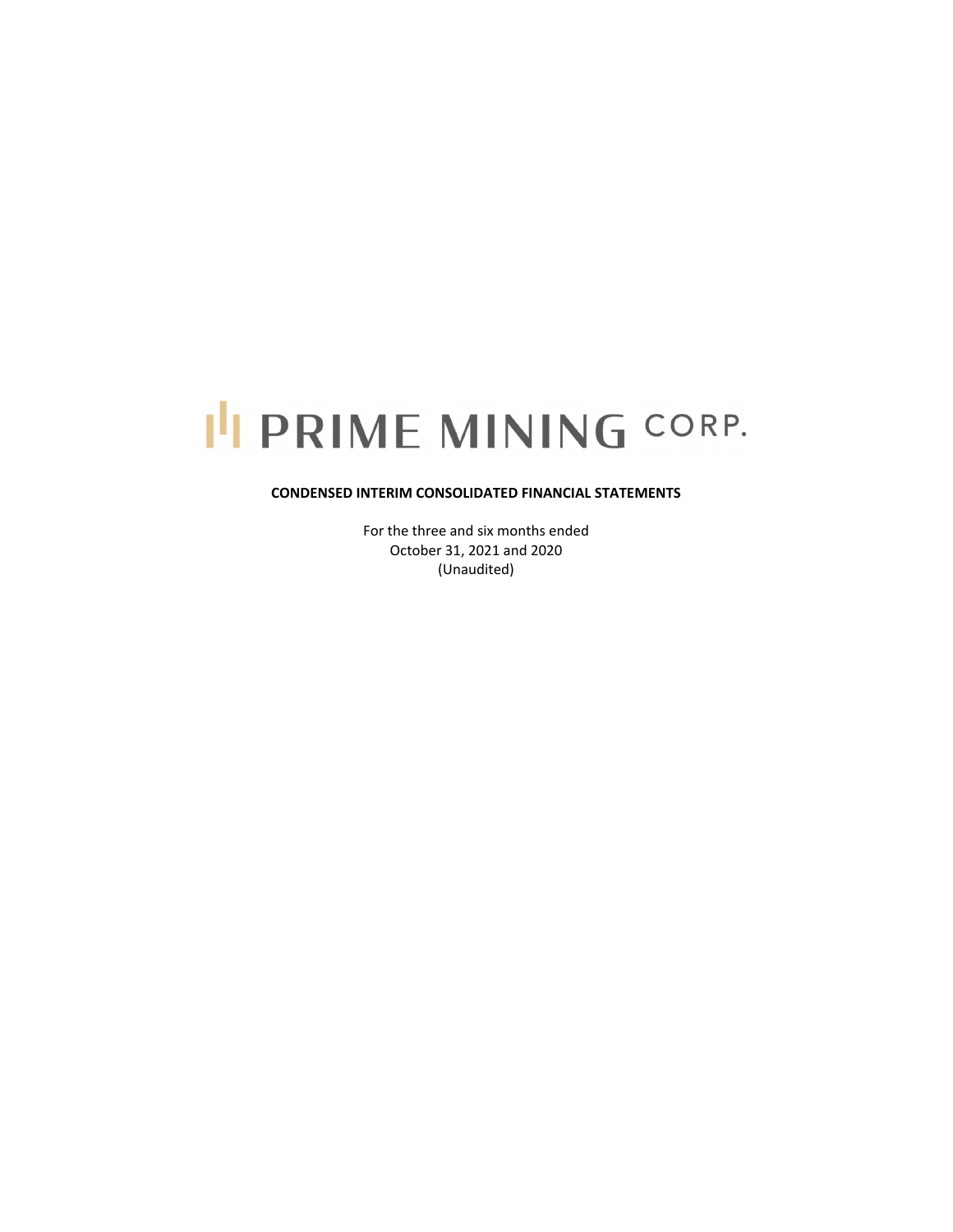# **PRIME MINING CORP.** CONDENSED INTERIM CONSOLIDATED STATEMENTS OF FINANCIAL POSITION At October 31, 2021 and April 30, 2021 (In Canadian dollars) ‐ Unaudited

|                                            |                | October 31,      | April 30,        |
|--------------------------------------------|----------------|------------------|------------------|
|                                            | Note           | 2021             | 2021             |
|                                            |                |                  |                  |
| <b>ASSETS</b>                              |                |                  |                  |
| Current                                    |                |                  |                  |
| Cash                                       |                | \$<br>29,848,024 | \$<br>32,026,806 |
| Receivables                                |                | 40,008           | 63,295           |
| Prepaid expenses                           |                | 166,505          | 173,537          |
| <b>Total current assets</b>                |                | 30,054,537       | 32,263,638       |
|                                            |                |                  |                  |
| Value added tax receivable                 | 4              | 1,024,883        | 1,016,690        |
| Deposits                                   |                | 21,695           | 21,695           |
| Property and equipment                     | 5              | 345,736          | 204,349          |
| Exploration and evaluation assets          | 2, 6           | 12,514,568       | 11,285,168       |
| <b>Total assets</b>                        |                | \$<br>43,961,419 | \$<br>44,791,540 |
|                                            |                |                  |                  |
| <b>LIABILITIES</b>                         |                |                  |                  |
| Current                                    |                |                  |                  |
| Trade payables and accruals                | 9              | \$<br>449,449    | \$<br>833,744    |
| Current portion of lease liability         |                | 23,454           | 60,384           |
| <b>Total current liabilities</b>           |                | 472,903          | 894,128          |
|                                            |                |                  |                  |
| Long-term payable                          | $\overline{7}$ | 922,394          | 915,021          |
| Lease liability                            |                | 1,467            | 3,597            |
| <b>Total liabilities</b>                   |                | 1,396,764        | 1,812,746        |
|                                            |                |                  |                  |
| <b>SHAREHOLDERS' EQUITY</b>                |                |                  |                  |
| Share capital                              | 8              | 100,003,471      | 93,072,150       |
| Obligation to issue shares                 |                |                  | 220,000          |
| Reserves                                   |                | 12,176,319       | 9,654,732        |
| Deficit                                    |                | (69,615,135)     | (59,968,088)     |
| Total shareholders' equity                 |                | 42,564,655       | 42,978,794       |
| Total liabilities and shareholders' equity |                | \$<br>43,961,419 | \$<br>44,791,540 |

Nature and continuance of operations (note 1) Subsequent events (note 13)

Approved by the Board of Directors on December 9, 2021:

*"Daniel Kunz"* Director *"Paul Sweeney"* Director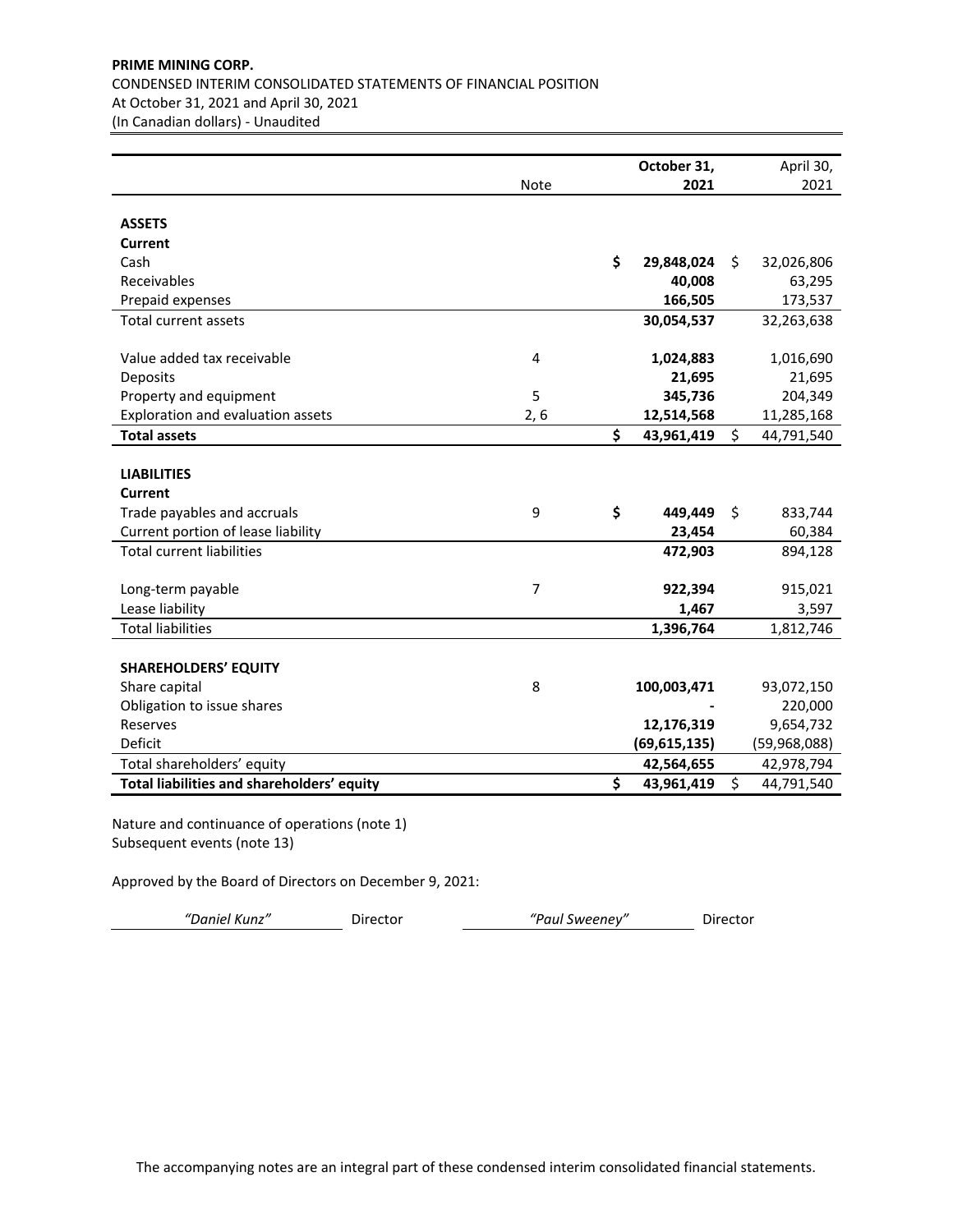# **PRIME MINING CORP.**

CONDENSED INTERIM CONSOLIDATED STATEMENTS OF LOSS AND COMPREHENSIVE LOSS For the three and six months ended October 31, 2021 and 2020

(In Canadian dollars, except share numbers and per share amounts) ‐ Unaudited

|                                                                                          |             |                   |    | Three months ended | Six months ended |             |    |               |  |
|------------------------------------------------------------------------------------------|-------------|-------------------|----|--------------------|------------------|-------------|----|---------------|--|
|                                                                                          |             |                   |    | October 31,        |                  |             |    | October 31,   |  |
|                                                                                          | <b>Note</b> | 2021              |    | 2020               |                  | 2021        |    | 2020          |  |
| <b>Operating expenses</b>                                                                |             |                   |    |                    |                  |             |    |               |  |
| General and administrative                                                               | 3           | \$<br>2,983,951   | Ś. | 1,741,286          | Ŝ.               | 4,001,762   | Ŝ. | 3,986,788     |  |
| Exploration and evaluation                                                               | 6           | 2,546,452         |    | 892,290            |                  | 5,763,598   |    | 1,222,467     |  |
| Depreciation                                                                             | 5           | 44,809            |    | 29,992             |                  | 120,945     |    | 56,457        |  |
| Financing                                                                                |             | 753               |    | 2,275              |                  | 2,222       |    | 20,174        |  |
| Foreign exchange loss (gain)                                                             |             | 74,771            |    | (86, 114)          |                  | (141,059)   |    | (2,972)       |  |
|                                                                                          |             |                   |    |                    |                  |             |    |               |  |
| Loss from operations                                                                     |             | (5,650,736)       |    | (2,579,729)        |                  | (9,747,468) |    | (5, 282, 914) |  |
|                                                                                          |             |                   |    |                    |                  |             |    |               |  |
| Interest income                                                                          |             | 17,313            |    | 538                |                  | 31,564      |    | 1,528         |  |
| Rent recovery                                                                            |             | 33,000            |    | 30,435             |                  | 68,857      |    | 63,992        |  |
|                                                                                          |             |                   |    |                    |                  |             |    |               |  |
| Loss and comprehensive loss                                                              |             |                   |    |                    |                  |             |    |               |  |
| for the period                                                                           |             | \$<br>(5,600,423) | S  | (2,548,756)        | S.               | (9,647,047) | S. | (5,217,394)   |  |
|                                                                                          |             |                   |    |                    |                  |             |    |               |  |
| Weighted average shares<br>outstanding - basic and diluted<br>Loss per share - basic and |             | 111,356,357       |    | 84,821,720         |                  | 107,060,068 |    | 78,600,156    |  |
| diluted                                                                                  |             | \$<br>(0.05)      | \$ | (0.03)             | \$               | (0.09)      | \$ | (0.07)        |  |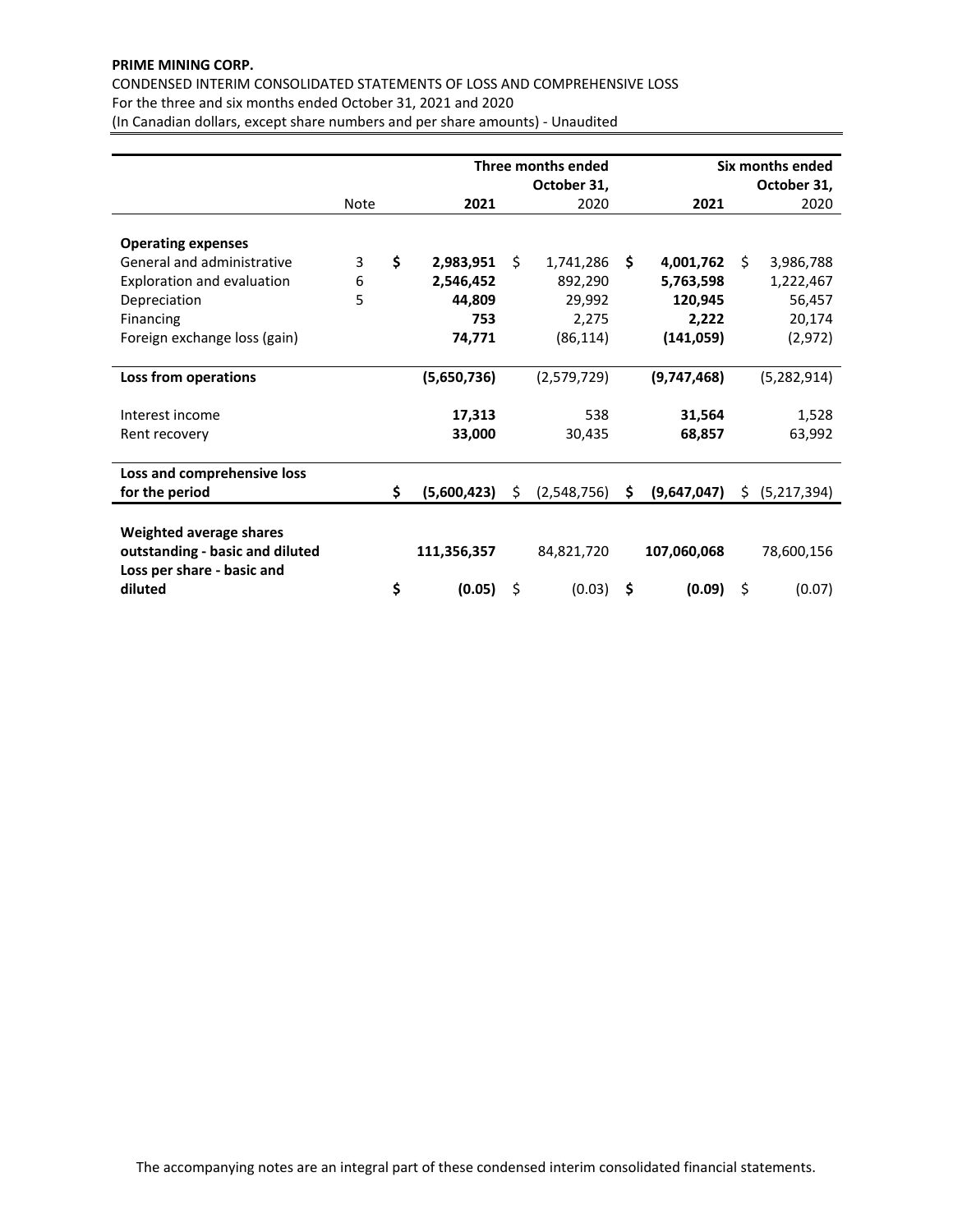# **PRIME MINING CORP.** CONDENSED INTERIM CONSOLIDATED STATEMENTS OF CASH FLOWS For the six months ended October 31, 2021 and 2020 (In Canadian dollars) ‐ Unaudited

| For the six months ended October 31,      | 2021              | 2020              |
|-------------------------------------------|-------------------|-------------------|
|                                           |                   |                   |
| <b>OPERATING ACTIVITIES</b>               |                   |                   |
| Loss for the period                       | \$<br>(9,647,047) | \$<br>(5,217,394) |
| Items not affecting cash:                 |                   |                   |
| Depreciation                              | 120,945           | 56,457            |
| Interest income                           | (31, 564)         | (990)             |
| Share-based compensation                  | 3,091,279         | 2,444,500         |
| Financing expense                         | 2,222             | 20,174            |
| Foreign exchange                          | (819)             | 42,133            |
| Change in non-cash working capital items: |                   |                   |
| Receivables                               | 34,287            | 118,845           |
| Prepaid expense                           | 7,032             | 127,810           |
| Payables and accruals                     | (240, 594)        | 49,435            |
| Cash used in operating activities         | (6,664,259)       | (2,359,030)       |
|                                           |                   |                   |
| <b>FINANCING ACTIVITIES</b>               |                   |                   |
| Shares issued for cash                    | 6,143,311         | 12,837,767        |
| Share issuance costs                      | (156, 383)        | (568, 530)        |
| Share subscriptions received              |                   | 1,750             |
| Lease liability                           | (41, 283)         | (41, 280)         |
| Repayment of loans                        |                   | (1,000,000)       |
| Finance expense                           |                   | (164, 678)        |
| Cash provided by financing activities     | 5,945,645         | 11,065,029        |
|                                           |                   |                   |
| <b>INVESTING ACTIVITIES</b>               |                   |                   |
| Value added tax receivable                |                   | (1, 123, 365)     |
| Exploration and evaluation assets         | (1,229,400)       | (912, 735)        |
| Purchase of equipment                     | (262, 332)        | (12, 750)         |
| Interest received                         | 31,564            | 990               |
| Cash used in investing activities         | (1,460,168)       | (2,047,860)       |
|                                           |                   |                   |
| (Decrease) increase in cash               | (2, 178, 782)     | 6,658,139         |
| Cash, beginning of period                 | 32,026,806        | 1,020,820         |
| Cash, end of period                       | \$<br>29,848,024  | \$<br>7,678,959   |

Supplemental disclosure with respect to cash flows (note 11)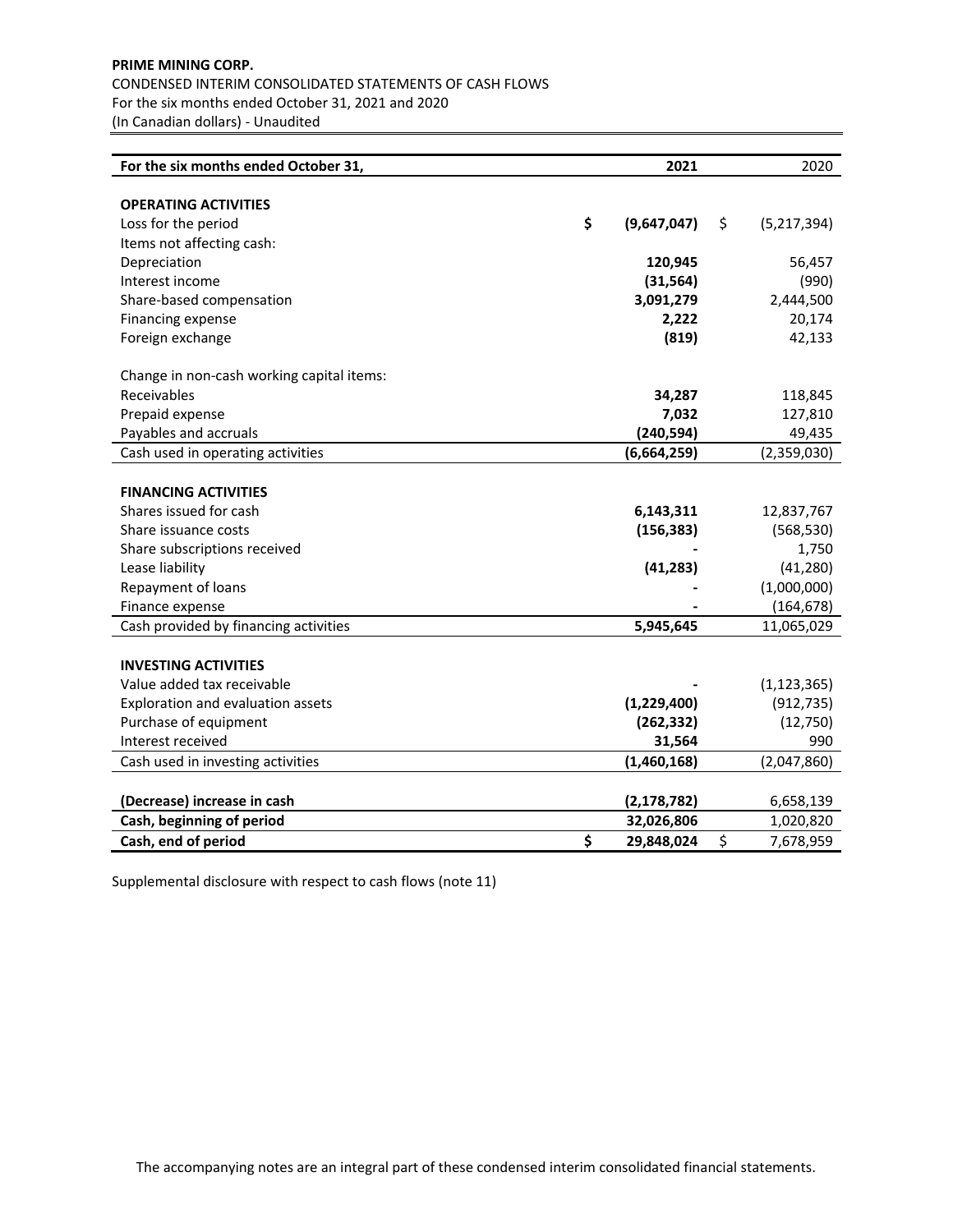#### **PRIME MINING CORP.**

#### CONDENSED INTERIM CONSOLIDATED STATEMENTS OF CHANGES IN SHAREHOLDERS' EQUITY

For the six months ended October 31, 2021 and 2020

(In Canadian dollars, except share numbers) ‐ Unaudited

|                         |             |               |              |   | <b>Share</b>             | Obligation               |                 |                          |    |               |
|-------------------------|-------------|---------------|--------------|---|--------------------------|--------------------------|-----------------|--------------------------|----|---------------|
|                         |             | <b>Common</b> | <b>Share</b> |   | subscription             | to issue                 |                 |                          |    | Shareholders' |
|                         | <b>Note</b> | shares        | capital      |   | received                 | shares                   | <b>Reserves</b> | <b>Deficit</b>           |    | <b>Equity</b> |
| At April 30, 2021       |             | 100,841,583   | 93,072,150   | S | $\overline{\phantom{a}}$ | 220,000                  | 9,654,732       | (59,968,088)             | S. | 42,978,794    |
| Share issuance costs    |             | -             | (12,682)     |   | $\overline{\phantom{a}}$ |                          |                 |                          |    | (12, 682)     |
| Stock options exercised | 8b)         | 265,000       | 259,669      |   | $\overline{\phantom{a}}$ |                          | (108, 669)      | $\overline{\phantom{0}}$ |    | 151,000       |
| Warrants exercised      | 8b)         | 11,166,622    | 6,464,334    |   |                          | $\overline{\phantom{0}}$ | (461, 023)      | $\overline{\phantom{a}}$ |    | 6,003,311     |
| Warrants exercise       |             |               |              |   |                          |                          |                 |                          |    |               |
| proceeds received       | 8b)         | 200.000       | 220,000      |   | $\overline{\phantom{a}}$ | (220,000)                |                 |                          |    |               |
| Stock-based             |             |               |              |   |                          |                          |                 |                          |    |               |
| compensation            | 8d)         | -             |              |   |                          |                          | 3,091,279       |                          |    | 3,091,279     |
| Loss for the period     |             |               |              |   |                          |                          |                 | (9,647,047)              |    | (9,647,047)   |
| At October 31, 2021     |             | 112,473,205   | 100,003,471  |   | $\blacksquare$           | Ξ.                       | 12,176,319      | (69, 615, 135)           |    | 42,564,655    |

|                            |      |               |    |              |   | <b>Share</b>             | <b>Obligation</b>        |    |                 |   |                          |                 |
|----------------------------|------|---------------|----|--------------|---|--------------------------|--------------------------|----|-----------------|---|--------------------------|-----------------|
|                            |      | <b>Common</b> |    | <b>Share</b> |   | subscription             | to issue                 |    |                 |   |                          | Shareholders'   |
|                            | Note | shares        |    | capital      |   | received                 | shares                   |    | <b>Reserves</b> |   | <b>Deficit</b>           | <b>Equity</b>   |
| At April 30, 2020          |      | 59,599,382    | S. | 49,827,410   | Ŝ | $\blacksquare$           | \$<br>$\sim$             | Ŝ. | 6,768,644       | S | (49, 268, 090)           | \$<br>7,327,964 |
| Private placement, net of  |      |               |    |              |   |                          |                          |    |                 |   |                          |                 |
| share issuance costs       | 8b)  | 20,000,000    |    | 9,431,470    |   | $\overline{\phantom{a}}$ |                          |    |                 |   |                          | 9,431,470       |
| Stock options exercised    | 8b)  | 1,555,000     |    | 1,100,882    |   | $\overline{\phantom{a}}$ | $\overline{\phantom{a}}$ |    | (470, 882)      |   | $\overline{\phantom{a}}$ | 630,000         |
| Warrants exercised         |      | 4,415,535     |    | 2,270,039    |   | $\overline{\phantom{a}}$ | $\overline{\phantom{a}}$ |    | (62, 272)       |   | $\overline{\phantom{a}}$ | 2,207,767       |
| Warrant exercise           |      |               |    |              |   |                          |                          |    |                 |   |                          |                 |
| proceeds received          |      |               |    |              |   | 1,750                    |                          |    |                 |   |                          | 1,750           |
| Warrants issued to         |      |               |    |              |   |                          |                          |    |                 |   |                          |                 |
| financial advisory firm    |      |               |    |              |   | $\overline{\phantom{a}}$ |                          |    | 240,000         |   |                          | 240,000         |
| Obligation to issue shares |      |               |    |              |   | $\overline{\phantom{a}}$ | 465,000                  |    |                 |   |                          | 465,000         |
| Stock-based                |      |               |    |              |   |                          |                          |    |                 |   |                          |                 |
| compensation               | 8d)  |               |    |              |   |                          |                          |    | 2,444,500       |   |                          | 2,444,500       |
| Loss for the period        |      |               |    |              |   |                          |                          |    |                 |   | (5,217,394)              | (5,217,394)     |
| At October 31, 2020        |      | 85,569,917    | Ś. | 62,629,801   |   | 1,750                    | 465,000                  |    | 8,919,990       |   | (54,485,484)             | 17,531,057      |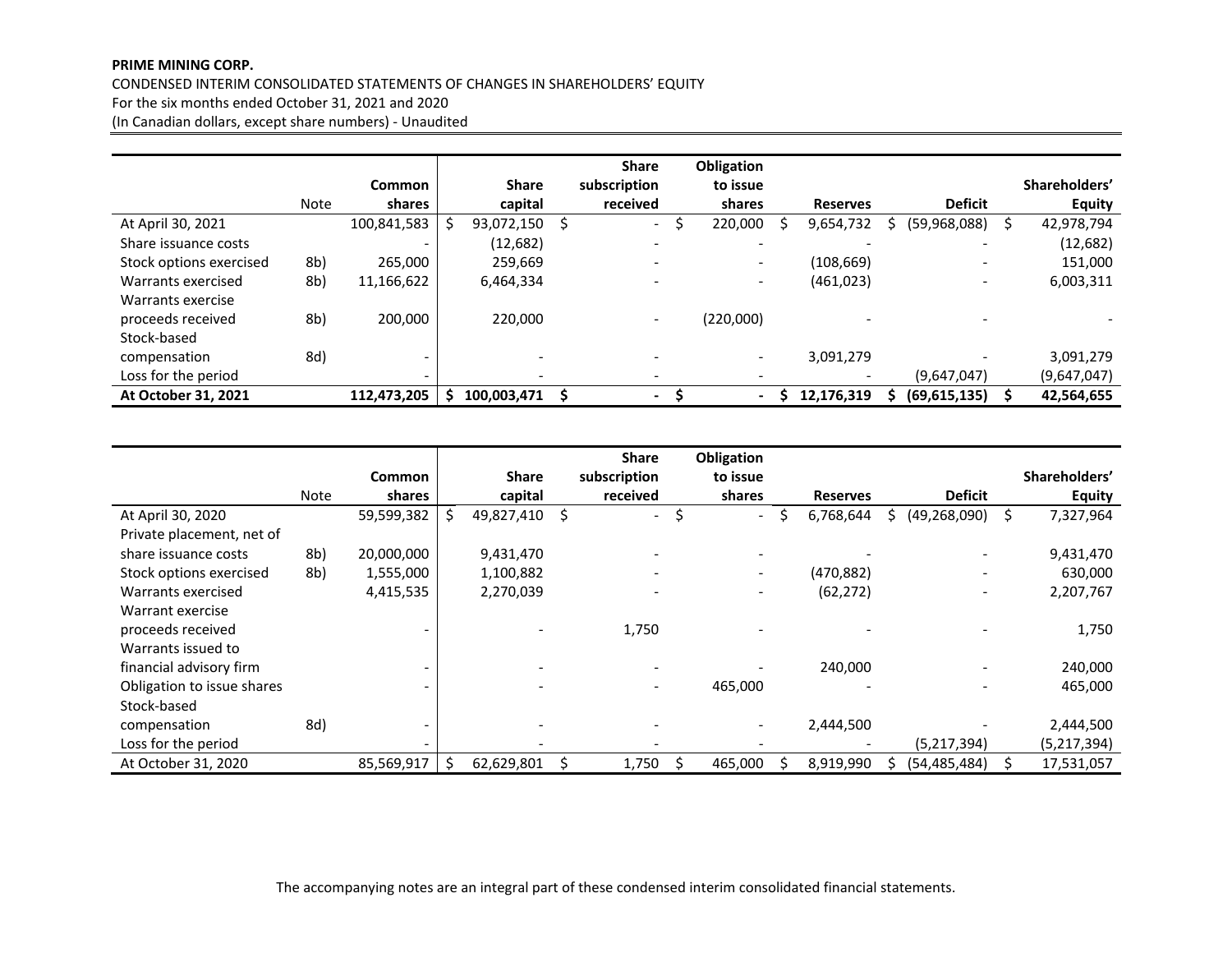# **1. Nature and continuance of operations**

Prime Mining Corp. ("Prime" or "the Company") was incorporated on May 14, 1981, under the laws of the Province of British Columbia, Canada. The Company acquires, explores, and develops interests in mineral projects in Mexico.

The Company's subsidiaries are as follows:

| <b>Subsidiary</b>                      | <b>Jurisdiction</b> | <b>Operating status</b> |
|----------------------------------------|---------------------|-------------------------|
| Minera Amari SA de CV ("Minera Amari") | Mexico              | Los Reves project       |
| ePower Metals SA de CV                 | Mexico              | Holding mineral claims  |
| Argus Metals (BGI) Inc.                | Barbados            | Inactive                |
| ePower Metalen                         | Suriname            | Inactive                |

The Company is listed for trading on the TSX Venture Exchange ("TSX‐V" or the "Exchange") under the symbol PRYM. The Company's head office and principal place of business is located at Suite 710, 1030 West Georgia Street, Vancouver, BC, V6E 2Y3. The Company's registered and records office is located at Suite 2200, 885 West Georgia Street, Vancouver, BC, V6C 3E8.

The business of exploring for and mining of minerals involves a high degree of risk and there can be no assurance that current exploration programs will result in profitable mining operations.

The Company has not generated revenue from operations. The Company recorded a loss of \$9,647,047 during the six months ended October 31, 2021 and, as of that date, the Company's deficit was \$69,615,135. As the Company is in the exploration stage, the recoverability of the costs incurred to date on exploration properties is dependent upon the existence of economically recoverable reserves, the ability of the Company to obtain the necessary financing to complete the exploration and development of its properties and upon future profitable production or proceeds from the disposition of the properties and deferred exploration expenditures. The Company will periodically have to raise funds to continue operations and, although it has been successful in doing so in the past, there is no assurance it will be able to do so in the future. The Company had cash of \$29,848,024 at October 31, 2021 that the Company estimates will be sufficient to maintain operations for at least the next twelve months.

During March 2020, the World Health Organization declared covid‐19 a global pandemic. This contagious disease outbreak, which has continued to spread, and any related adverse public health developments, has adversely affected workforces, economies, and financial markets globally, potentially leading to an economic downturn. It is not possible for the Company to predict the duration or magnitude of the adverse results of the outbreak and its effects on the Company's business or ability to raise funds.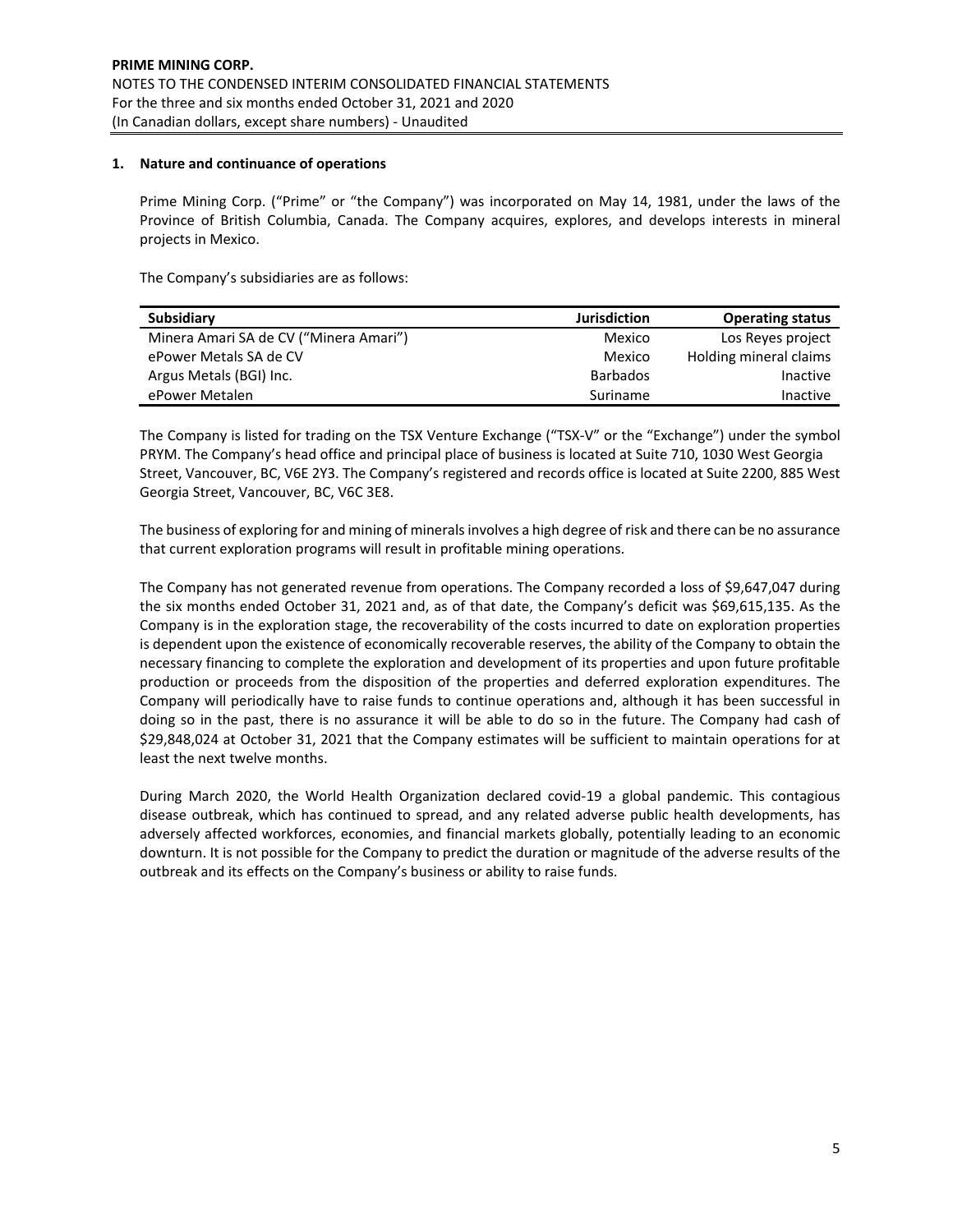# **2. Basis of preparation**

# **Statement of Compliance**

These condensed interim consolidated financial statements ("interim financial statements") were approved by the Board of Directors and authorized for issue on December 9, 2021.

These interim financial statements have been prepared in accordance with International Accounting Standard 34 ‐ *Interim Financial Reporting* using accounting policies consistent with International Financial Reporting Standards ("IFRS") as issued by the International Accounting Standards Board ("IASB"). As such, these interim financial statements do not contain all the disclosures required by IFRS for annual financial statements and should be read in conjunction with the Company's audited annual consolidated financial statements for the years ended April 30, 2021 and 2020 ("annual consolidated financial statements").

# **Significant accounting policies**

#### *Basis of measurement*

The accounting policies applied in the preparation of these interim financial statements are consistent with those applied and disclosed in note 3 to the annual consolidated financial statements.

## *Basis of consolidation*

These interim financial statements include the accounts of the Company and its wholly owned subsidiaries, Minera Amari, Argus Metals (BGI) Inc., ePower Metalen, and ePower Metals SA de CV. All significant intercompany transactions and balances have been eliminated upon consolidation.

## *Foreign currency transactions*

Foreign currency amounts are translated into each entity's functional currency as follows:

At the transaction date, each asset, liability, revenue and expense denominated in a foreign currency is translated into the entity's functional currency by the use of the exchange rate in effect at that date. At the period‐end date, unsettled monetary assets and liabilities are translated into the functional currency by using the exchange rate in effect at the period-end date and the related translation differences are recognized in net income.

Non‐monetary assets and liabilities that are measured at historical cost are translated into the functional currency by using the exchange rate in effect at the date of the initial transaction and are not subsequently restated. Non-monetary assets and liabilities that are measured at fair value or a revalued amount are translated into the functional currency by using the exchange rate in effect at the date the value is determined and the related translation differences are recognized in profit or loss or other comprehensive loss consistent with where the gain or loss on the underlying non-monetary asset or liability has been recognized.

The functional currency of the Company and its subsidiaries is the Canadian dollar and these financial statements are presented in Canadian dollars.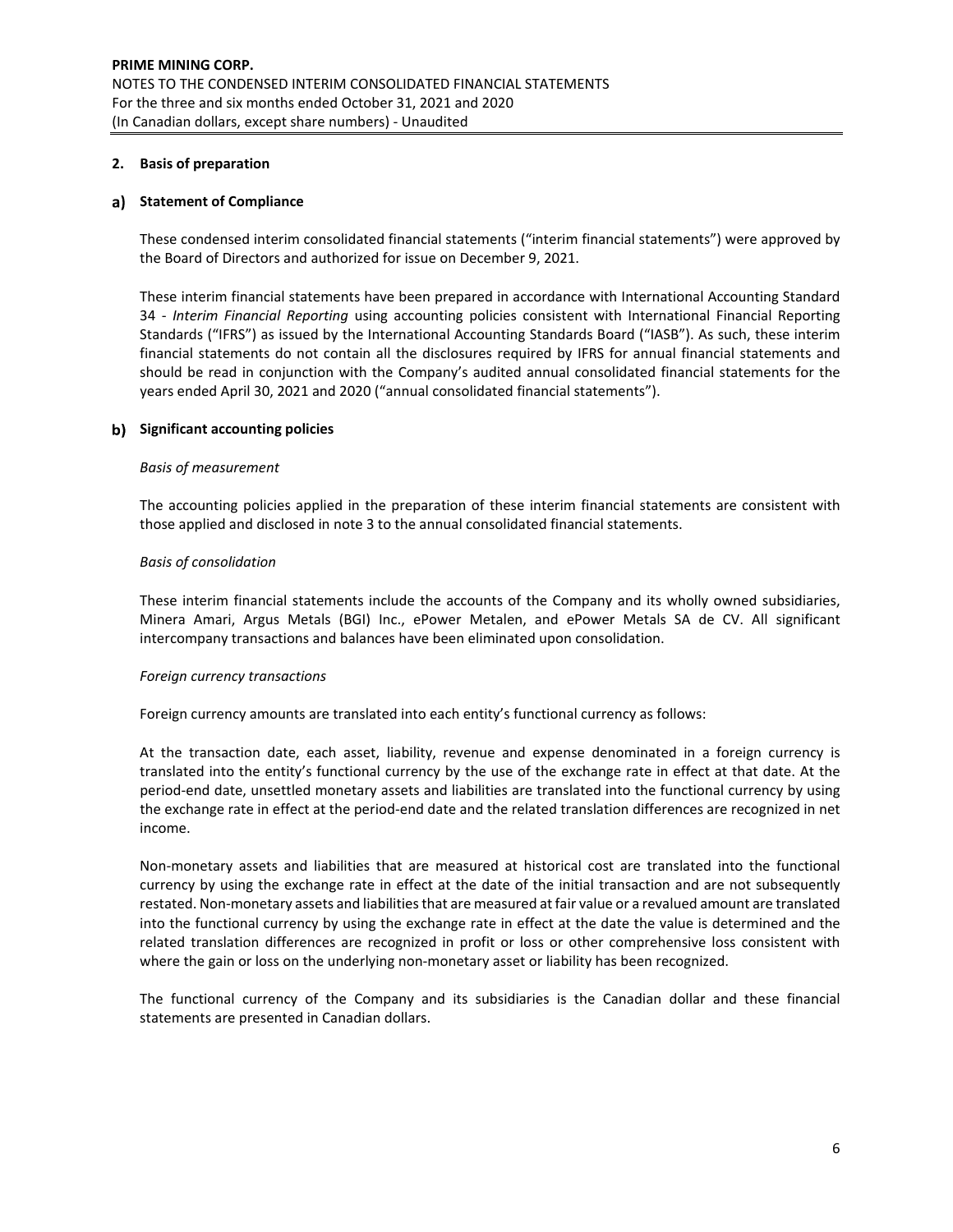# **Critical accounting estimates and judgements**

The Company makes estimates and assumptions about the future that affect the reported amounts of assets and liabilities. Estimates and judgments are continually evaluated based on historical experience and other factors, including expectations of future events that are believed to be reasonable under the circumstances. In the future, actual experience may differ from these estimates and assumptions.

The effect of a change in an accounting estimate is recognized prospectively by including it in total comprehensive loss in the period of the change, if the change affects that period only, or in the period of the change and future periods, if the change affects both.

The critical judgements and estimates applied in the preparation of these interim financial statements are consistent with those applied and disclosed in note 4 to the annual consolidated financial statements.

# **Change in accounting policies ‐ Exploration and evaluation expenditures**

During the year ended April 30, 2021, the Company adopted a new accounting policy for exploration and evaluation expenditures and disclosed in note 5 to the annual consolidated financial statements. In prior years, the Company capitalized exploration and evaluation expenditures when the Company had the legal right to explore a property. The Company has changed this accounting policy to expense exploration and evaluation expenditure until such time that an appropriate economic assessment has been completed and there is confidence that permits can be obtained to develop the project. The Company will continue to capitalize all acquisition costs and related costs when incurred. The accounting policy change has been applied on a retrospective basis to the interim financial statements.

## **Comparatives**

Certain comparatives have been reclassified to the current period's presentation.

## **New accounting standards issued and not yet effective**

IASB or the IFRS Interpretations Committee have issued certain pronouncements that are mandatory for accounting years beginning on or after May 1, 2021. None of these impacted or are expected to be relevant to the Company's financial statements.

## **3. Corporate and administration expense**

|                                           |             |   |           |   | Three months ended<br>October 31, | Six months ended<br>October 31, |           |  |           |
|-------------------------------------------|-------------|---|-----------|---|-----------------------------------|---------------------------------|-----------|--|-----------|
|                                           | <b>Note</b> |   | 2021      |   | 2020                              |                                 | 2021      |  | 2020      |
| Salaries, directors fees and<br>personnel | 9           | S | 252,533   | Ś | 349,953                           | \$                              | 531,574   |  | 812,183   |
| Consulting and professional fees          |             |   | 95,219    |   | 126,299                           |                                 | 149,598   |  | 198,293   |
| Investor relations                        |             |   | 29,041    |   | 34,758                            |                                 | 52,214    |  | 249,591   |
| Office and other                          |             |   | 107,928   |   | 144,737                           |                                 | 177,097   |  | 282,221   |
| Share-based compensation                  | 8d)         |   | 2,499,230 |   | 1,085,539                         |                                 | 3,091,279 |  | 2,444,500 |
|                                           |             |   | 2,983,951 |   | 1,741,286                         |                                 | 4,001,762 |  | 3,986,788 |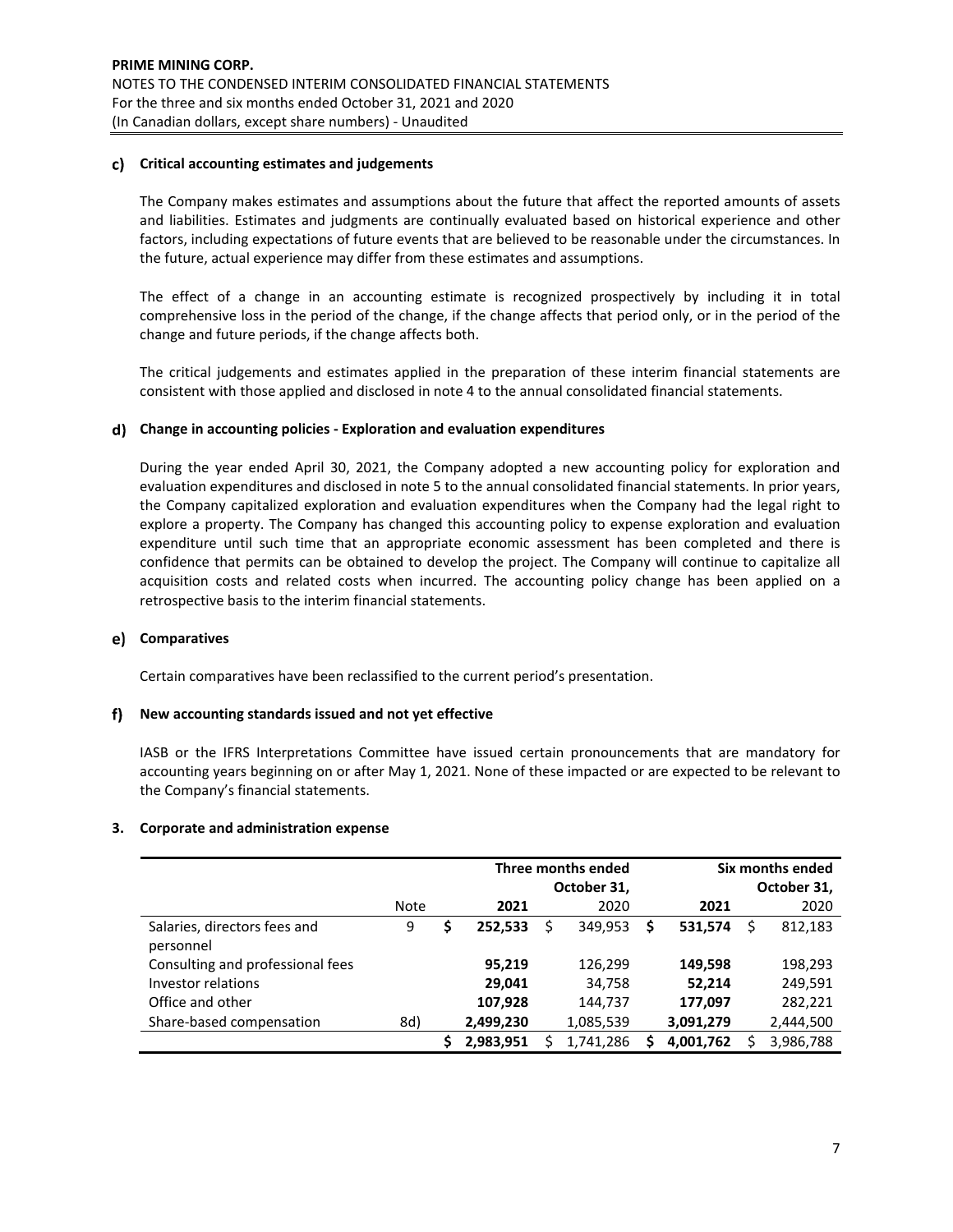# **4. Value added tax receivable**

Value added tax ("VAT") receivable represents a tax payment paid by the Company in Mexico which are refundable from the Mexican government.

The Company recorded the VAT paid on the purchase of Los Reyes Project resulting in a VAT receivable of \$1,024,883 (April 30, 2021 ‐ \$1,016,690). Upon receipt of the VAT receivable the Company is required to settle the long-term payable (note 7). During the six months ended October 31, 2021, the Company recorded VAT of \$664,555 paid on additional Los Reyes Project expenditures to exploration and evaluation expense (note 6b).

# **5. Property and equipment**

|                                  | <b>Office</b> |      | <b>Right of</b> |    | Project   |    |         |
|----------------------------------|---------------|------|-----------------|----|-----------|----|---------|
|                                  | equipment     |      | use assets      |    | equipment |    | Total   |
| Cost                             |               |      |                 |    |           |    |         |
| At May 1, 2021                   | \$<br>66,905  | - \$ | 192,268         | Ŝ. | 163,311   | Ŝ  | 422,484 |
| <b>Additions</b>                 |               |      | 71,587          |    | 190,745   |    | 262,332 |
| At October 31, 2021              | 66,905        |      | 263,855         |    | 354,056   |    | 684,816 |
| <b>Accumulated depreciation</b>  |               |      |                 |    |           |    |         |
| At May 1, 2021                   | 40,417        |      | 139,824         |    | 37,894    |    | 218,135 |
| Depreciation                     | 6,535         |      | 34,956          |    | 79,454    |    | 120,945 |
| At October 31, 2021              | 46,952        |      | 174,780         |    | 117,348   |    | 339,080 |
| Carrying amount October 31, 2021 | \$<br>19,953  | \$   | 89,075          | \$ | 236,708   | \$ | 345,736 |
|                                  |               |      |                 |    |           |    |         |
|                                  | Office        |      | Right of        |    | Project   |    |         |
|                                  | equipment     |      | use assets      |    | equipment |    | Total   |
| Cost                             |               |      |                 |    |           |    |         |
| At May 1, 2020                   | \$<br>62,965  | \$   | 192,268         | Ŝ. | 120,114   | Ŝ. | 375,347 |
| Additions                        | 3,940         |      |                 |    | 43,197    |    | 47,137  |
| At April 30, 2021                | 66,905        |      | 192,268         |    | 163,311   |    | 422,484 |
| Accumulated depreciation         |               |      |                 |    |           |    |         |
| At May 1, 2020                   | 26,888        |      | 69,912          |    | 14,569    |    | 111,369 |
| Depreciation                     | 13,529        |      | 69,912          |    | 23,325    |    | 106,766 |
| At April 30, 2021                | 40,417        |      | 139,824         |    | 37,894    |    | 218,135 |
| Carrying amount April 30, 2021   | \$<br>26,488  | \$   | 52,444          | \$ | 125,417   | \$ | 204,349 |

## **6. Exploration and evaluation assets and expenditures**

# a) Acquisition

Acquisition costs capitalized as exploration assets are as follows:

|                          | <b>Los Reves Project</b> |
|--------------------------|--------------------------|
| At May 1, 2020           | 7,531,775                |
| Additions <sup>(1)</sup> | 3,753,393                |
| At April 30, 2021        | 11,285,168               |
| Additions <sup>(2)</sup> | 1,229,400                |
| At October 31, 2021      | 12,514,568               |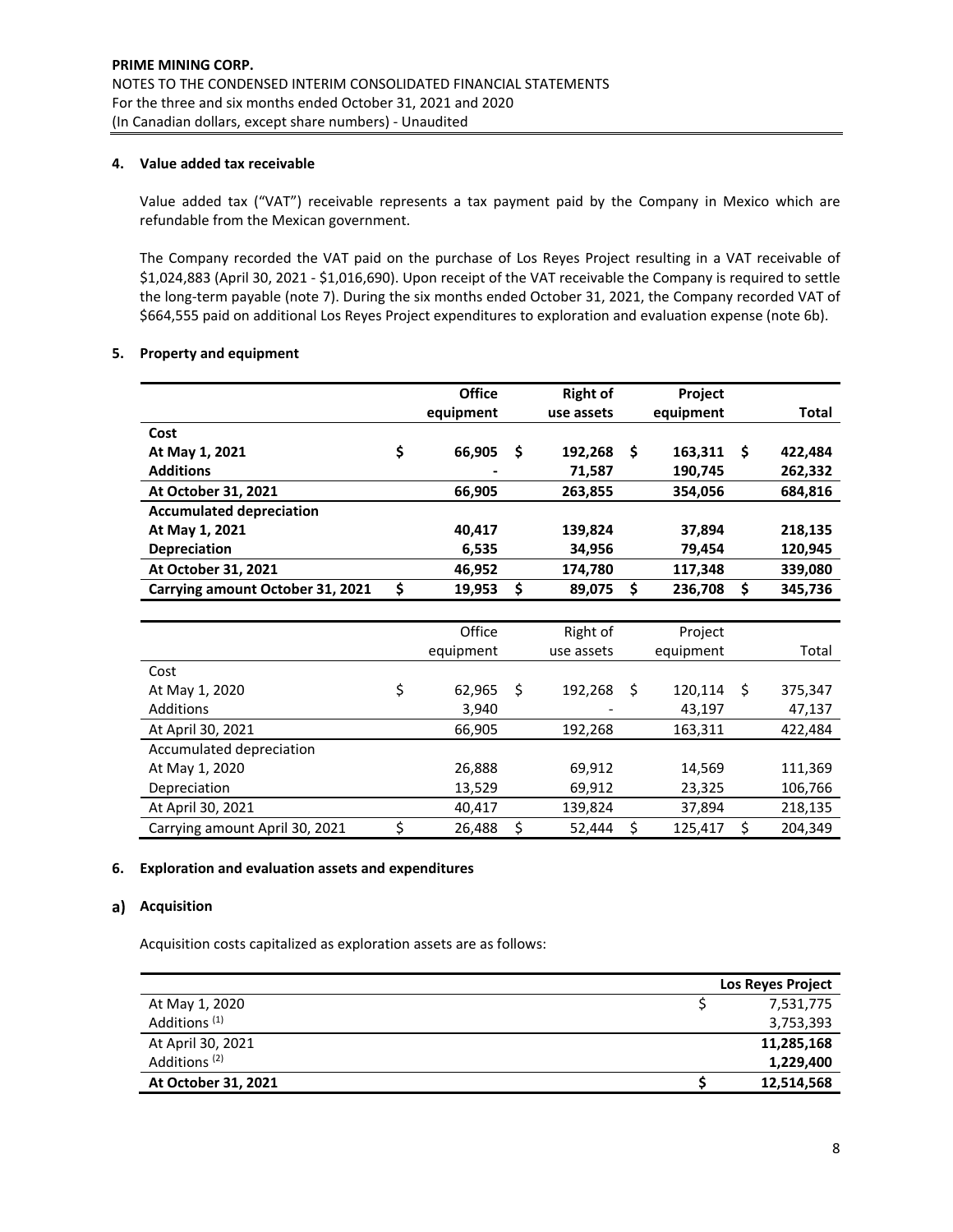- (1) During the year ended April 30, 2021, the Company paid US\$2,600,000 to Vista Gold Corp. towards the acquisition of the Los Reyes Project. Additionally, the Company issued 330,000 common shares valued at \$465,000 related to finders' fees.
- $(2)$  During the six months ended October 31, 2021, the Company paid the final option payment of US\$1,000,000 to Vista Gold Corp completing the acquisition of the Los Reyes Project.

# **b**) Expenditures

# *i. Los Reyes Project period expenditures*

Project expenditures during the three and six months ended October 31, 2021, and 2020, are summarized as follows:

|                              |      |               | <b>Three months ended</b><br>October 31, | Six months ended |           |    |                     |  |  |
|------------------------------|------|---------------|------------------------------------------|------------------|-----------|----|---------------------|--|--|
|                              | Note | 2021          | 2020                                     |                  | 2021      |    | October 31,<br>2020 |  |  |
| Salaries and personnel       | 9    | \$<br>821,340 | \$<br>254.205                            | S                | 1,180,047 | \$ | 411,181             |  |  |
| <b>Drilling</b>              |      | 1,070,212     |                                          |                  | 2,590,319 |    |                     |  |  |
| Resource estimation and      |      |               |                                          |                  |           |    |                     |  |  |
| technical services           |      | 247,740       | 260,581                                  |                  | 650,341   |    | 374,745             |  |  |
| Equipment and field supplies |      | 130,792       | 78.946                                   |                  | 337,966   |    | 120.391             |  |  |
| Land payments and            |      |               |                                          |                  |           |    |                     |  |  |
| maintenance                  |      |               | 33,631                                   |                  | 69,862    |    | 17,378              |  |  |
| General and administrative   |      | 84,919        | 44,347                                   |                  | 270,508   |    | 78,192              |  |  |
| Value added tax              |      | 191,449       | 220,580                                  |                  | 664,555   |    | 220,580             |  |  |
|                              |      | 2.546.452     | \$<br>892,290                            | S                | 5.763.598 |    | 1.222.467           |  |  |

## *ii. Los Reyes Projects cumulative expenditures*

Project expenditures since acquisition on July 17, 2020, are summarized as follows:

|                                            |   | Total      |
|--------------------------------------------|---|------------|
| Salaries and personnel                     | S | 2,700,830  |
| <b>Drilling</b>                            |   | 4,044,926  |
| Resource estimation and technical services |   | 2,078,794  |
| Equipment and field supplies               |   | 866,450    |
| Land payments and maintenance              |   | 453,162    |
| General and administrative                 |   | 495.279    |
| Value added tax                            |   | 1,265,711  |
|                                            |   | 11,905,152 |

# **7. Long‐term payable**

The Los Reyes Amended Option Agreement requires the Company to reimburse Vista Gold Corp. 90% of the VAT receivable of \$922,394 (US\$744,828), associated with the Los Reyes Project purchase (notes 4 and 6) when the funds are received. Collection of the VAT receivable is not expected within twelve months and accordingly the payable is presented as a non‐current liability.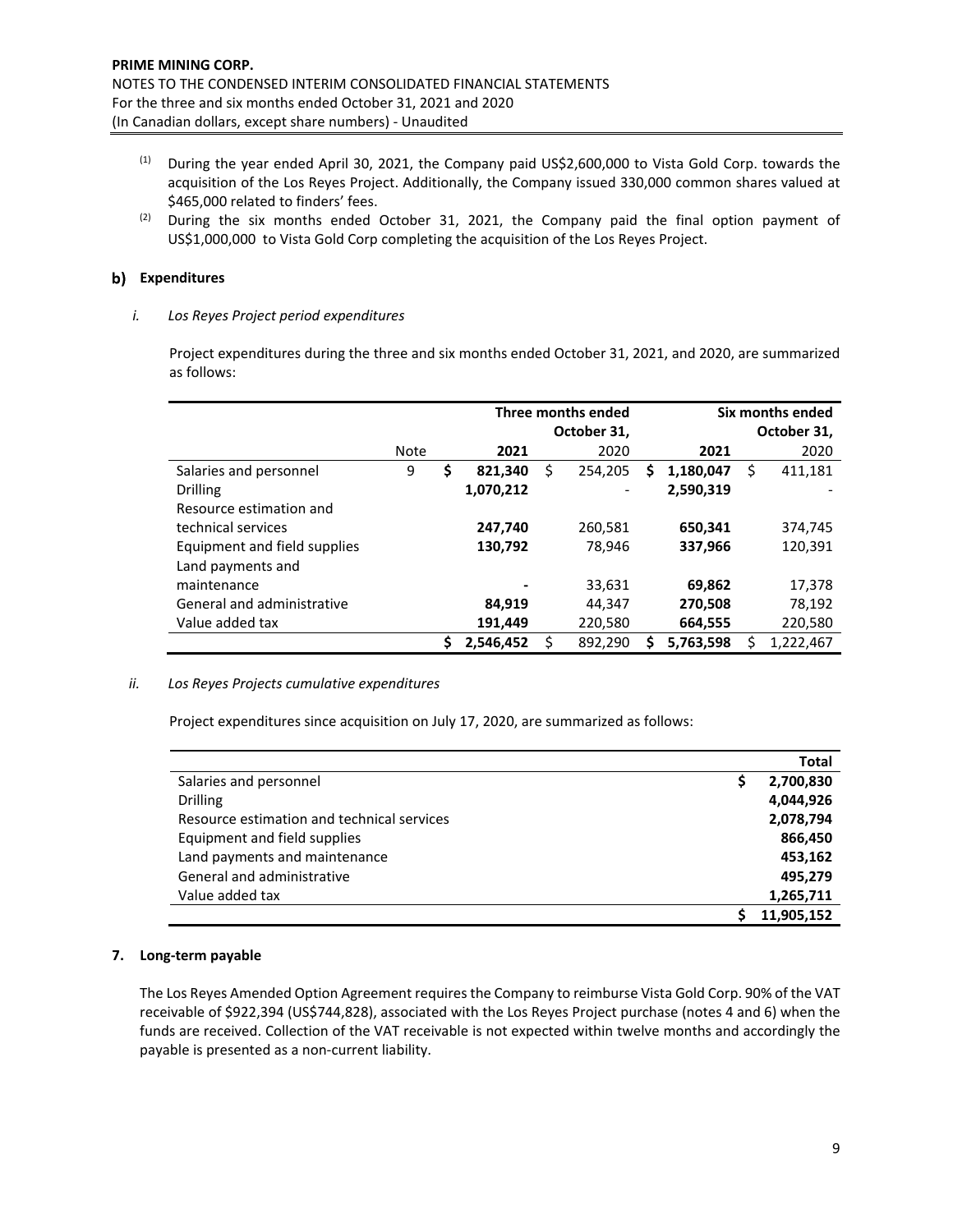# **8. Capital stock**

# **Authorized share capital**

Unlimited number of common shares without par value.

# **Issued capital**

At October 31, 2021, there were 112,473,205 issued and outstanding common shares (April 30, 2021 ‐ 100,841,583).

The Company had the following common share transactions during the six months ended October 31, 2021:

- The Company issued 11,166,622 common shares for gross proceeds of \$6,003,311 upon exercise of warrants.
- The Company issued 265,000 common shares for gross proceeds of \$151,000 upon exercise of options.
- The Company issued 200,000 common shares to settle the exercise of warrants.

The Company had the following common share transactions during the year ended April 30, 2021:

- On April 27, 2021, the Company closed a private placement of 9,746,250 units at a price of \$2.95 per unit for gross proceeds of \$28,751,438, with transaction costs of \$1,983,733. Each unit consists of one common share and one half of one common share purchase warrant exercisable at a price of \$5.00 until April 27, 2024.
- On June 12, 2020, the Company closed a private placement of 20,000,000 units at a price of \$0.50 per unit for gross proceeds of \$10,000,000, with transaction costs of \$568,530. Each unit consists of one common share and one common share purchase warrant exercisable at a price of \$1.10 until June 12, 2025.
- The Company issued 330,000 common shares valued at \$465,000 related to finders' fees (note 6).
- The Company issued 8,665,951 common shares for gross proceeds of \$4,662,975 upon exercise of warrants. Additionally, proceeds of \$220,000 were received for which 200,000 common shares were issued subsequent to April 30, 2021.
- The Company issued 2,500,000 common shares for gross proceeds of \$1,010,000 upon exercise of options.

# **Warrants**

Warrant transactions and the number of warrants outstanding during the six months ended October 31, 2021 and the year ended April 30, 2021, are summarized as follows:

|                                 | Number of      | Weighted average    |
|---------------------------------|----------------|---------------------|
|                                 | warrants       | exercise price (\$) |
| Outstanding at April 30, 2020   | 18,588,525     | 0.50                |
| Granted                         | 26,073,125     | 1.83                |
| Exercised                       | (8,665,951)    | 0.54                |
| Outstanding at April 30, 2021   | 35,995,699     | 1.45                |
| Cancelled                       | (5, 952)       | 0.50                |
| Exercised                       | (11, 366, 622) | 0.55                |
| Outstanding at October 31, 2021 | 24,623,125     | 1.87                |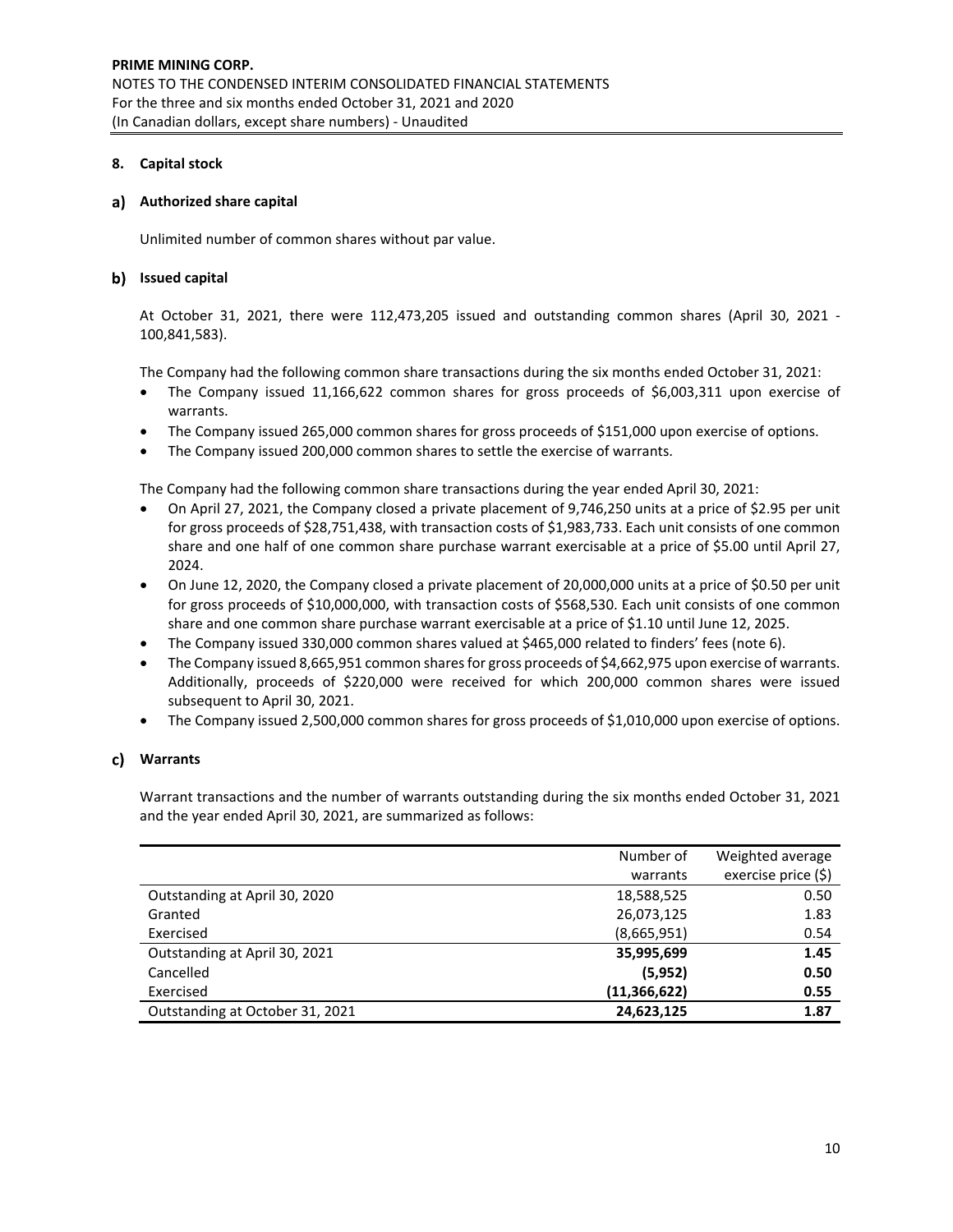|                              |                 |                     | Warrants outstanding at |                |  |
|------------------------------|-----------------|---------------------|-------------------------|----------------|--|
| Issuance date                | Expiry date     | Exercise price (\$) | October 31, 2021        | April 30, 2021 |  |
| August 28, 2019              | August 28, 2021 | 0.50                | $\blacksquare$          | 10,472,574     |  |
| June 12, 2020 <sup>(1)</sup> | June 12, 2025   | 1.10                | 19,750,000              | 20,650,000     |  |
| April 27, 2021               | April 27, 2024  | 5.00                | 4,873,125               | 4,873,125      |  |

Warrants outstanding at October 31, 2021 and April 30, 2021, are as follows:

 $(1)$  During the year ended April 30, 2021, the Company paid a financial advisory firm a fee of 1,200,000 warrants for consulting advisory services to be provided over 24 months. The warrants were valued at \$240,000 based on the fair value of the services. At October 31, 2021, \$70,000 is included in prepaid expenses.

# **Stock options**

The Company has a stock option plan by which the directors may grant options to purchase common shares to directors, officers, employees and service providers of the Company on terms that the directors may determine within the limitations set forth in the stock option plan ("the plan"). The maximum number of common shares issuable upon the exercise of options granted pursuant to the plan is set at 10% of the total issued common shares. The board of directors may grant options with a life of up to ten years, however options granted to date have a maximum term of five years. Vesting terms may be set by the board of directors.

Stock option transactions and the number of stock options outstanding during the six months ended October 31, 2021 and the year ended April 30, 2021, are summarized as follows:

|                                        | Number of share | Weighted average    |
|----------------------------------------|-----------------|---------------------|
|                                        | options         | exercise price (\$) |
| Outstanding at April 30, 2020          | 5,455,000       | 0.40                |
| Granted                                | 4,700,000       | 1.16                |
| Exercised                              | (2,500,000)     | 0.40                |
| Forfeited                              | (90,000)        | 0.43                |
| Outstanding at April 30, 2021          | 7,565,000       | 0.87                |
| Granted                                | 2,910,000       | 4.01                |
| Exercised                              | (265,000)       | 0.57                |
| <b>Outstanding at October 31, 2021</b> | 10,210,000      | 1.78                |
| <b>Exercisable at October 31, 2021</b> | 7,728,333       | 1.11                |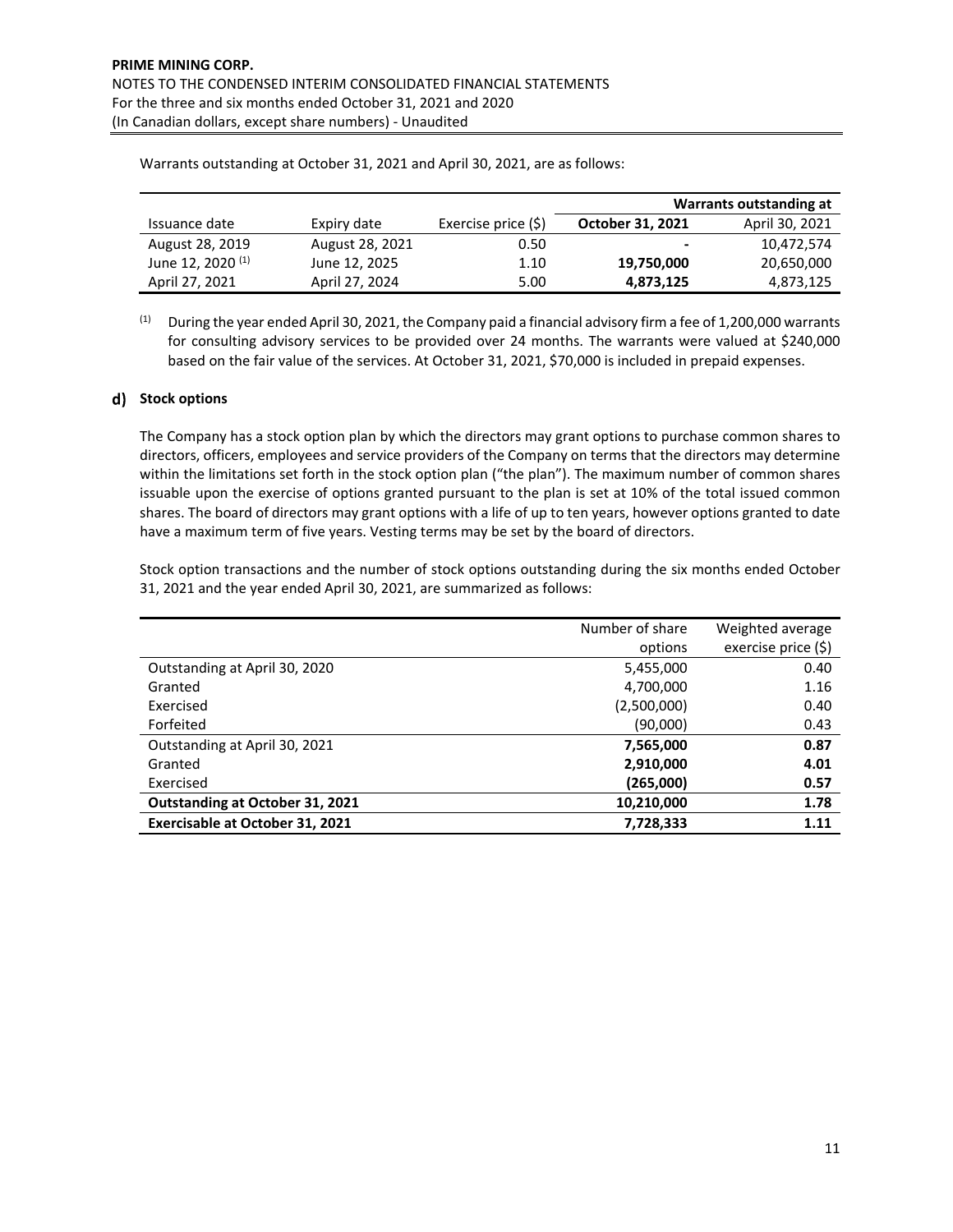|            |            | <b>Outstanding</b> | <b>Exercisable</b> |             |                |           |
|------------|------------|--------------------|--------------------|-------------|----------------|-----------|
|            |            | Weighted           | Weighted           |             | Weighted       | Remaining |
|            |            | average            | average            | Number of   | average        | life of   |
| Exercise   | Number of  | exercise           | remaining life of  | options     | exercise price | options   |
| price (\$) | options    | price (\$)         | options (years)    | exercisable | (\$)           | (years)   |
| 0.40       | 2,400,000  | 0.40               | 2.93               | 2,400,000   | 0.40           | 2.93      |
| 0.42       | 250,000    | 0.42               | 3.27               | 250,000     | 0.42           | 3.27      |
| 0.95       | 3,100,000  | 0.95               | 3.62               | 3,100,000   | 0.95           | 3.62      |
| 1.30       | 700,000    | 1.30               | 3.66               | 700,000     | 1.30           | 3.66      |
| 1.65       | 300,000    | 1.65               | 3.92               | 200,000     | 1.65           | 3.92      |
| 1.75       | 125,000    | 1.75               | 4.12               | 83,333      | 1.75           | 4.12      |
| 1.92       | 425,000    | 1.92               | 3.75               | 425,000     | 1.92           | 3.75      |
| 3.38       | 100.000    | 3.38               | 4.53               | 33,333      | 3.38           | 4.53      |
| 3.50       | 600,000    | 3.50               | 4.53               |             | 3.50           | 4.53      |
| 4.18       | 2,210,000  | 4.18               | 4.90               | 536,667     | 4.18           | 4.90      |
|            | 10,210,000 | 1.78               | 3.81               | 7,728,333   | 1.11           | 3.51      |

Share options outstanding and exercisable at October 31, 2021, are as follows:

The fair value of stock options recognized during the six months ended October 31, 2021, as an expense was \$3,091,279 (six months ended October 31, 2020 ‐ \$2,444,500).

The following are the weighted average assumptions used for the Black‐Scholes option pricing model valuation of share options granted during the six months ended October 31, 2021 and 2020:

|                                                   | Six months ended October 31, |         |  |
|---------------------------------------------------|------------------------------|---------|--|
|                                                   | 2021                         | 2020    |  |
| Risk-free interest rate                           | 1.01%                        | 0.36%   |  |
| Expected life of options                          | 5 years                      | 5 years |  |
| Annualized volatility                             | 82.7%                        | 90.0%   |  |
| Forfeiture rate                                   |                              |         |  |
| Dividend rate                                     |                              |         |  |
| Weighted average grant-date fair value per option | \$2.63                       | \$0.79  |  |

The risk-free rate of periods within the expected life of the share option is based on the Canadian government bond rate. The annualized volatility and forfeiture rate assumptions are based on historical results.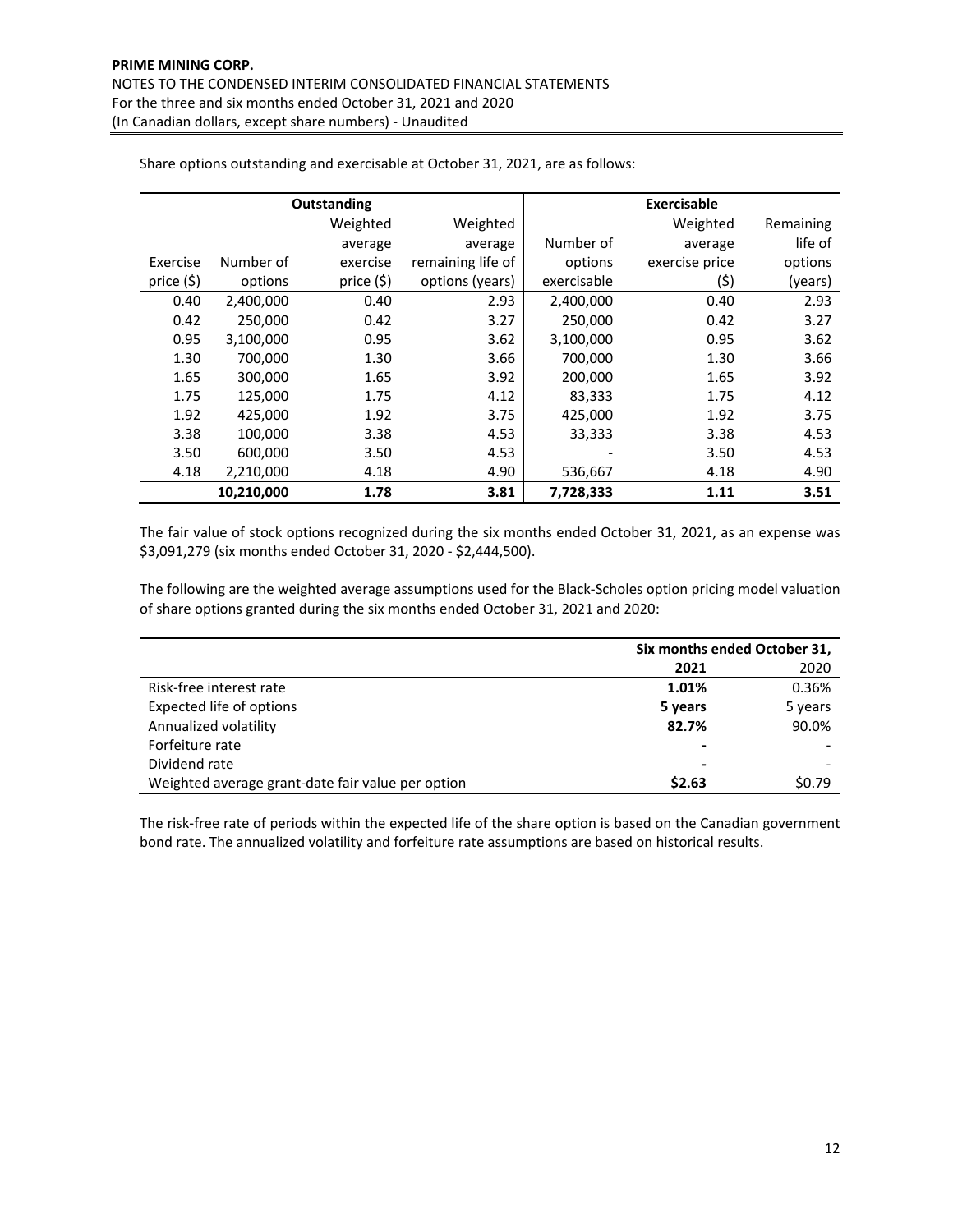# **9. Related party transactions and balances**

Key management personnel are the persons responsible for the planning, directing and controlling the activities of the Company and includes both executive and non‐executive directors, officers, and entities controlled by such persons. The Company considers all directors and officers of the Company to be key management personnel.

Key management compensation includes:

|                                      | Six months ended October 31, |           |  |           |  |
|--------------------------------------|------------------------------|-----------|--|-----------|--|
|                                      |                              | 2021      |  | 2020      |  |
| Salaries, personnel and benefits (1) |                              | 581,715   |  | 785,491   |  |
| Directors fees                       |                              | 97.500    |  | 77,651    |  |
| Share-based compensation             |                              | 1,794,490 |  | 2,130,167 |  |
|                                      |                              | 2,473,705 |  | 2,993,309 |  |

 $(1)$  Salaries, personnel and benefits includes salaries of \$145,000 (2020 - \$nil) included in exploration and evaluation expenditures (note 6b)

Trade payables and accruals include \$16,250 (April 30, 2021 ‐ \$16,250) owed to directors and officers of the Company.

During the six months ended October 31, 2020, the Company repaid the loan balance, interest and commitment fee owed to a director and officer of \$1,164,678.

## **10. Segmented information**

The Company has one reportable operating segment, being the acquisition and exploration of mineral properties. At October 31, 2021 and April 30, 2021, all exploration and evaluation assets and property and equipment were located in Canada and Mexico.

|        | October 31, | April 30,  |
|--------|-------------|------------|
|        | 2021        | 2021       |
| Canada | 109,028     | 78,932     |
| Mexico | 12,751,276  | 11,410,585 |
|        | 12,860,304  | 11,489,517 |

## **11. Supplemental disclosure with respect to cash flow**

|                                                                  | Six months ended October 31, |  |           |  |
|------------------------------------------------------------------|------------------------------|--|-----------|--|
|                                                                  | 2021                         |  | 2020      |  |
| Prepaid consulting fees paid with warrants                       | ۰.                           |  | 240.000   |  |
| Obligation to issue shares for exploration and evaluation assets | $\overline{\phantom{0}}$     |  | 465,000   |  |
| Non-current payables for exploration and evaluation assets       |                              |  | 1,005,000 |  |
| Grant date fair value of warrants exercised                      | 461,023                      |  | 62.272    |  |
| Grant date fair value of stock options exercised                 | 108.669                      |  | 470.882   |  |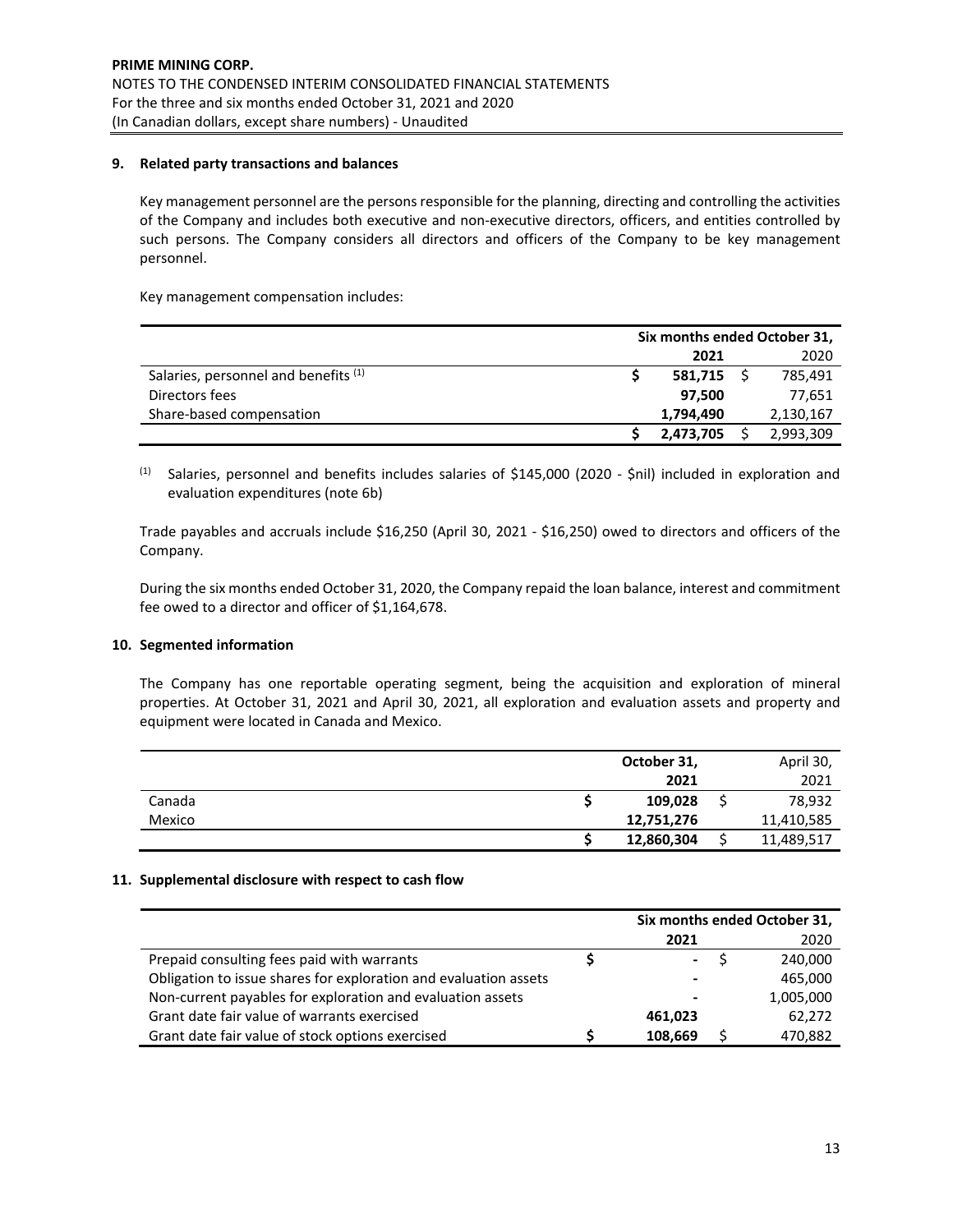## **12. Financial instruments and risk management**

#### **Interest rate risk**

The Company's interest rate risk mainly arises from changes in the interest rates on cash. Cash generates interest based on market interest rates. At October 31, 2021, the Company was notsubject to significant interest rate risk.

# **Credit risk**

Credit risk arises from the non‐performance by counterparties of contractual financial obligations. The Company's credit risk arises primarily with respect to money market investments.

The Company manages its credit risk by investing only in high quality financial institutions.

The recovery of VAT receivable involves a complex application process, and the timing of collection is uncertain. The Company has not recognized a loss allowance for expected credit losses as the VAT receivable is not a contract asset and therefore outside the scope of IFRS 9.

The Company's maximum exposure to credit risk at the reporting date is the carrying value of cash and receivables.

# **Currency risk**

Currency risk is the risk that the fair value of future cash flows will fluctuate as a result of changes in foreign exchange rates. At October 31, 2021, the Company has activities in other countries which exposes the Company to foreign exchange risk.

With other variables unchanged, a 10% increase (decrease) in the Canadian dollar would have the following effect on loss for the period:

|              | October 31, |   | April 30, |
|--------------|-------------|---|-----------|
|              | 2021        |   | 2021      |
| US dollar    | 396,645     | - | 76,664    |
| Mexican peso | 86,178      |   | 97,585    |

The Company's financial assets and liabilities denominated in foreign currencies are as follows:

|                       | October 31, | April 30, |
|-----------------------|-------------|-----------|
|                       | 2021        | 2021      |
| Cash                  | 5,129,011   | 2,155,736 |
| <b>VAT Receivable</b> | 1,024,883   | 1,016,690 |
| Payables and accruals | 403,269     | 514,912   |
| Long-term payable     | 922,394     | 915,021   |